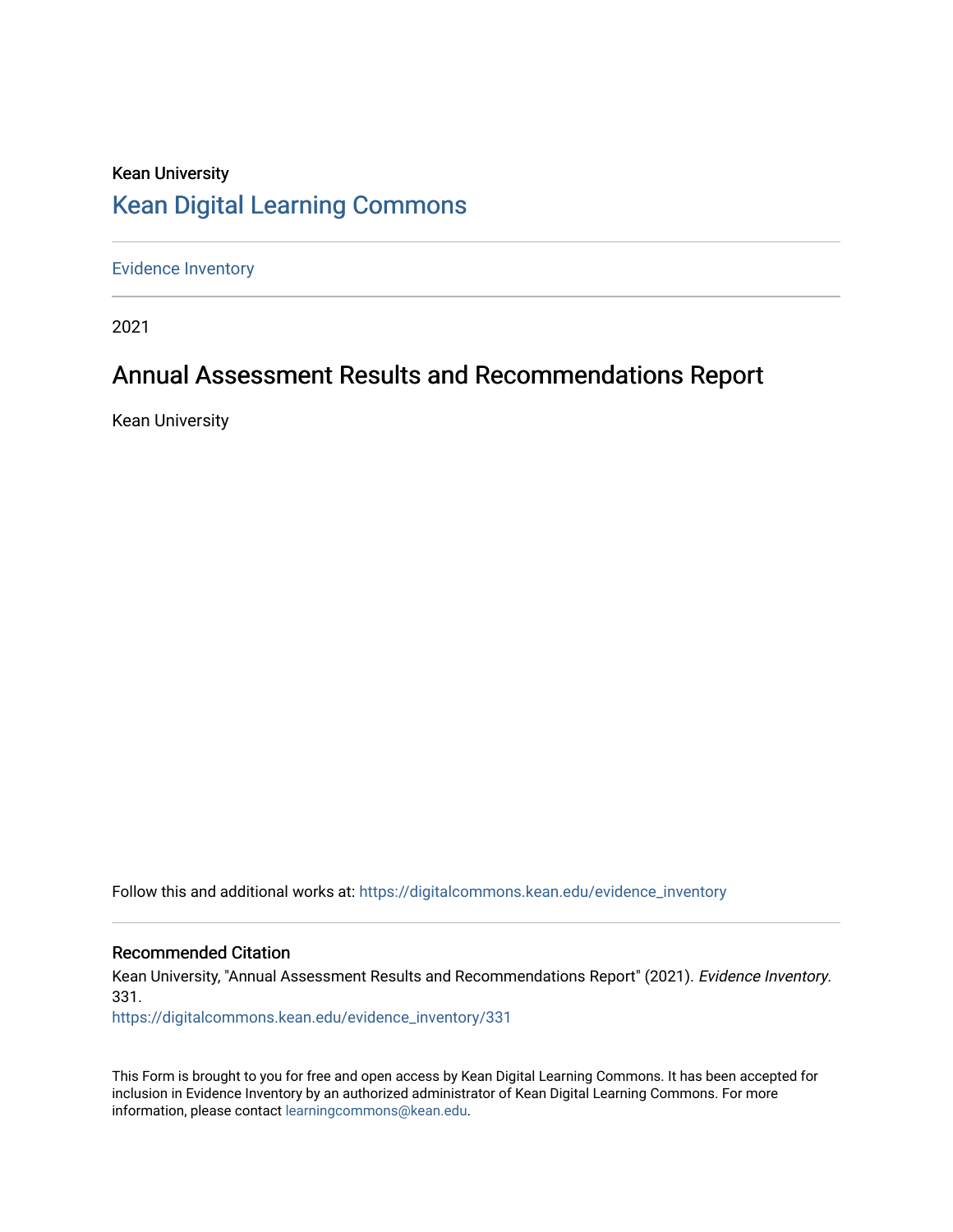## Annual Assessment Results and Recommendations Report

#### Keywords

Annual Assessment Results and Recommendations Report

This form is available at Kean Digital Learning Commons: [https://digitalcommons.kean.edu/evidence\\_inventory/331](https://digitalcommons.kean.edu/evidence_inventory/331)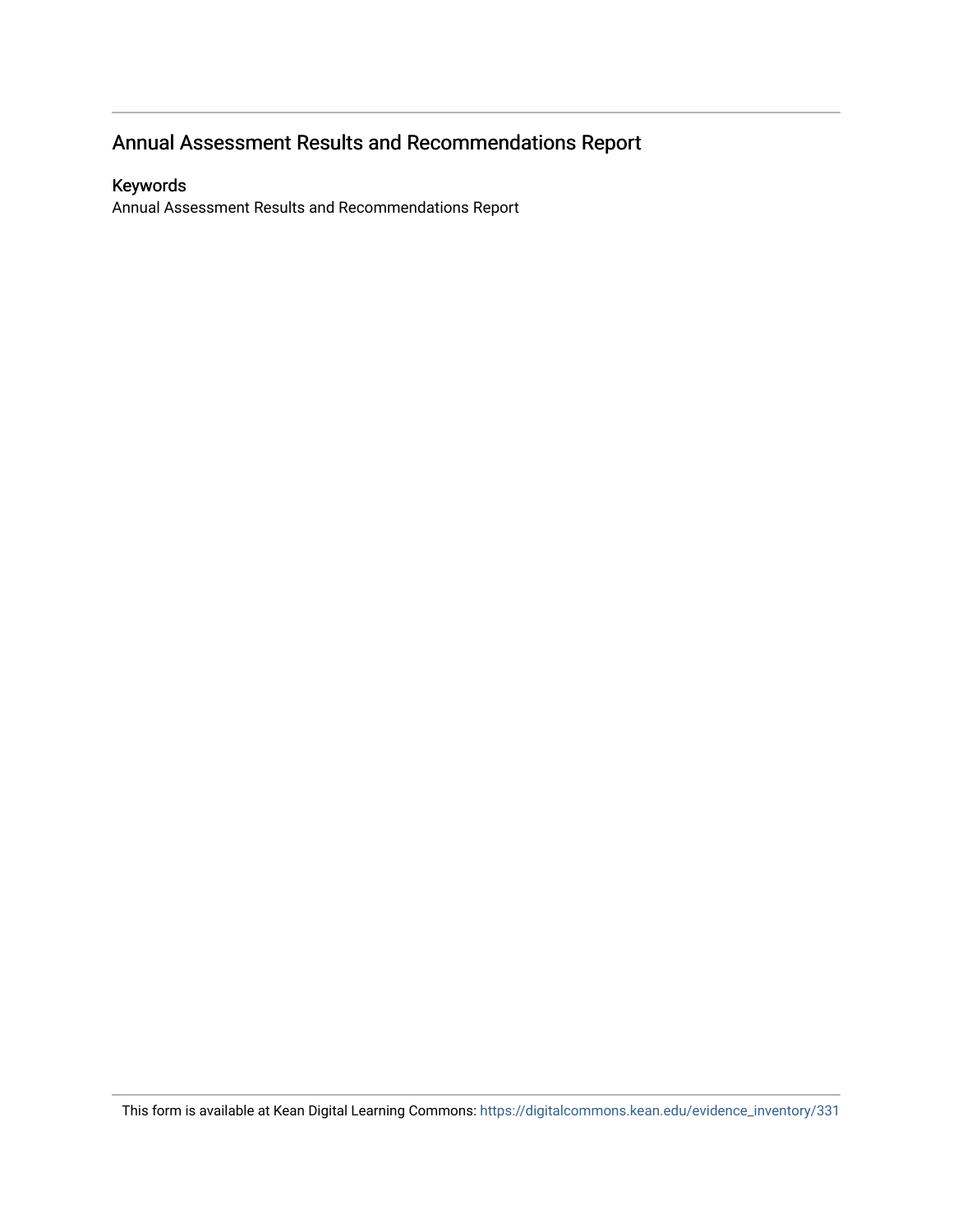# 2020-2021 Administrative Divisions Annual Assessment Results and Recommendations Report

This report serves to provide a summary of results and recommendations for the Division. **Data from each individual unit is to be addressed:**

Division:

Associate Vice President/Vice President:

### Section 1: Summary of the State of the Division

#### **A. Overall Summary of the Year**

Analyze and discuss the current year's data as compared to the previous years of collected data for each unit under your supervision with respect to individual unit strategic goals and the university's overall Strategic Plan, as it relates to your Division.

#### **B. Summary of Outcomes Assessment by Unit and resulting recommendations**

For each individual unit, summarize the past Academic Year's outcomes assessment (from annual reports and unit reviews) including:

- **●** Outcomes assessment data
- **●** Recommendations based on findings (closing the loop actions)

### Section 2: General Division-level Planning

Using the information analyzed, discuss the following:

- What does the Strategic Plan say we should do next?
- Should we make any changes to this Strategy? Why? (please relate to your overall summary of outcomes for the year, as above)
- What actions will be taken to strengthen the units over the coming year?
- Are there any other major changes indicated that should be made within your units?
- Are there any additional concerns or data that we should consider?
- Which of the above actions need to be supported with more resources?

### Section 3: Division Resource Needs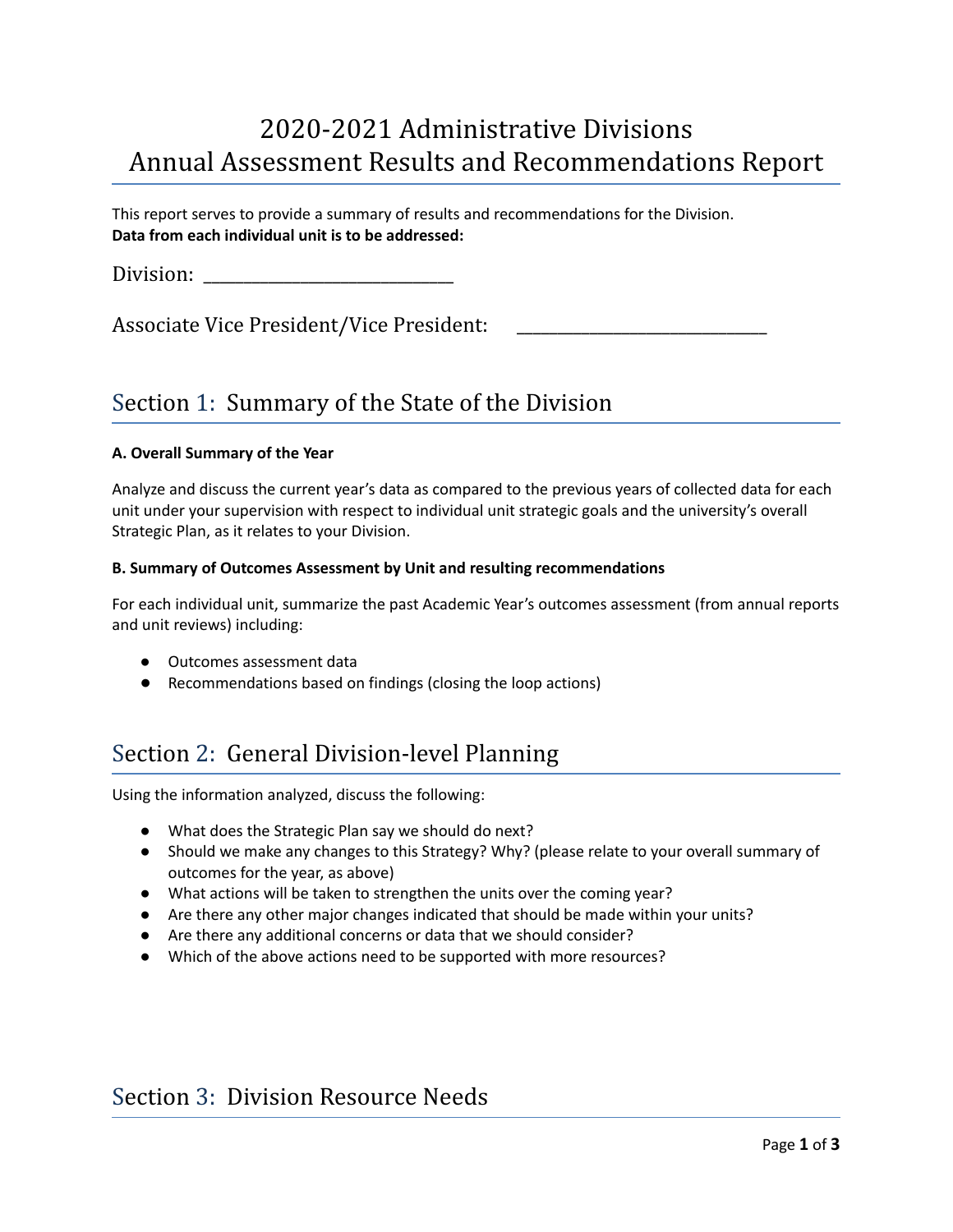#### **A. Staff Resource Needs**

Discuss staff resource needs **using supporting data and a rationale** connected to Section 2 (General Division-level Planning), the university's Strategic Plan, and individual unit data.

#### **B. General Resource Needs**

Discuss general resource needs **using supporting data and a rationale** connected to Section 2 (General Division-level Planning), the university's Strategic Plan, and individual unit data with respect to the following:

- Technology (e.g. administrative software, computers, etc.)
- Office Equipment/Supplies
- Facilities
- Special Projects
- Furniture, etc.
- Memberships, Training support, Conferences etc.
- Consultancies/Outsourcing requirements

### Section 4: Professional Development Needs

#### **Staff development issues**

Discuss staff development needs **using supporting data and a rationale** connected to Section 2 (General Division-level Planning), the Strategic Plan, and individual unit data where appropriate. (eg Assessment training, training in Datatel, Customer Service)